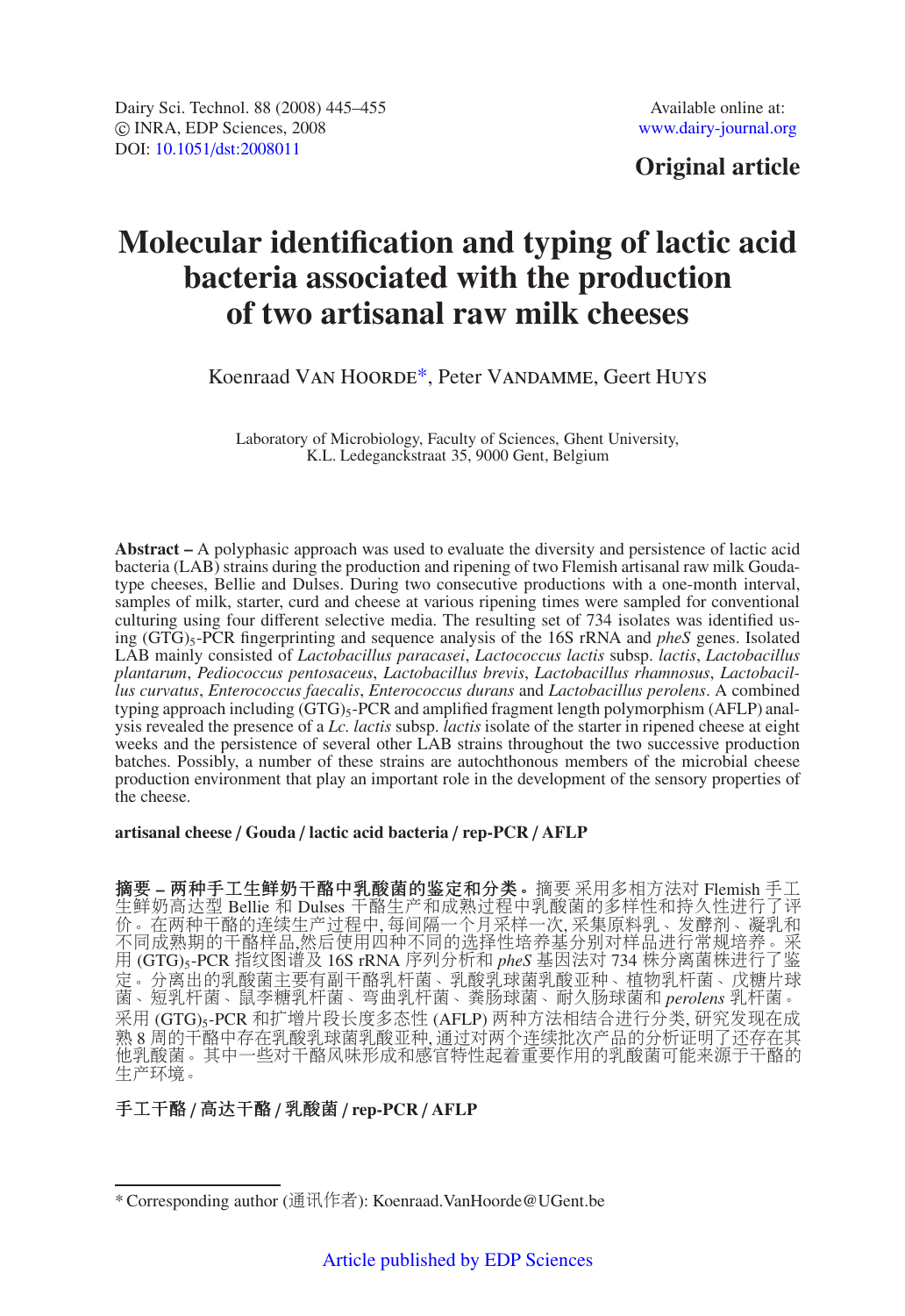**Résumé – Identification moléculaire et typage des bactéries lactiques associées à la production de deux fromages artisanaux au lait cru.** Une analyse basée sur une approche polyphasique a été employée pour évaluer la diversité et la persistance de souches de bactéries lactiques (LAB) pendant la production et l'affinage de deux fromages au lait cru artisanaux flamands de type Gouda, le Bellie et le Dulses. Pendant deux productions consécutives espacées d'un mois, des prélèvements de lait, de présure, de caillé et de fromage à divers stades d'affinage ont été effectués pour mise en culture conventionnelle sur quatre milieux sélectifs. Les 734 isolats obtenus ont été identifiés par (GTG)5-PCR et séquençage de l'ARNr 16S et du gène *pheS*. Les principales bactéries lactiques isolées appartenaient aux espèces *Lactobacillus paracasei*, *Lactococcus lactis* subsp. *lactis*, *Lactobacillus plantarum*, *Pediococcus pentosaceus*, *Lactobacillus brevis*, *Lactobacillus rhamnosus*, *Lactobacillus curvatus*, *Enterococcus faecalis*, *Enterococcus durans* et *Lactobacillus perolens*. Une approche combinée des techniques de  $(GTG)_{5}$ -PCR et d'analyse du polymorphisme des fragments d'ADN obtenus après amplification restrictive (AFLP) a été appliquée au typage des isolats et a révélé la présence de *Lc*. *lactis* subsp. *lactis* provenant du levain dans le fromage affiné pendant huit semaines, et la persistance de plusieurs autres souches de bactéries lactiques durant deux productions successives. Il est probable que certaines de ces souches soient autochtones de l'environnement de production des fromages et qu'elles jouent un rôle important dans le développement des caractéristiques sensorielles des fromages.

**fromage artisanal** / **Gouda** / **bactéries lactiques** / **rep-PCR** / **AFLP**

#### **1. INTRODUCTION**

Gouda is a yellowish semi-hard cheese generally made from bovine milk and represents one of the primary Dutch-type cheese varieties [\[20](#page-10-0)]. For flavor development in Gouda-type cheeses, microbial enzyme activity by lactic acid bacteria (LAB) is of utmost importance. Next to the starter, which usually consists of *Lactococcus lactis* subsp. *lactis* and *Lactococcus lactis* subsp. *cremoris*, sometimes supplemented with citratemetabolizing *Lactococcus lactis* subsp. *lactis* (biovar diacetylactis) or *Leuconostoc* strains [\[21](#page-10-1)], non-starter LAB (NSLAB) entering the production process via the milk, the cheese-making equipment and/or the production environment also play an important role in aroma and flavor formation during cheese ripening [\[8](#page-9-0)]. The NSLAB population in Dutch-type cheeses is generally dominated by lactobacilli, in particular *Lactobacillus paracasei*, although members of other LAB genera such as *Leuconostoc*, *Pediococcus* and *Enterococcus* may also occur [\[3,](#page-9-1) [15](#page-10-2)]. Because NSLAB gradually outcompete the starter to become the dominant microflora in the ripened cheese [\[8](#page-9-0)], both the qualitative and quan-

titative composition of the NSLAB community are considered to play an important role in the development of the sensorial cheese characteristics. Moreover, organoleptic properties of a cheese are often related to strain-dependent abilities to form specific aroma and flavor compounds [\[12,](#page-9-2)[22](#page-10-3)]. Hence, taxonomic characterization of NSLAB populations up to the strain level is important to assess the individual contribution of predominant strain types to the organoleptic profile of the cheese.

A broad range of DNA-based methods is available for identification and typing of LAB isolates [\[4,](#page-9-3) [6](#page-9-4), [19\]](#page-10-4). 16S rRNA gene sequencing is one of the most commonly used techniques for identification and classification of LAB species, but fails to discriminate between phylogenetically closely related LAB species or between subspecies [\[6\]](#page-9-4). A number of recent studies indicate that alternative gene targets for sequencing such as the RNA polymerase B subunit gene, *rpoB*, and the phenylalanyltRNA synthase gene, *pheS*, display a higher taxonomic resolution than the 16S rRNA gene within several LAB genera [\[5,](#page-9-5) [14](#page-10-5), [18\]](#page-10-6). For differentiation at strain level,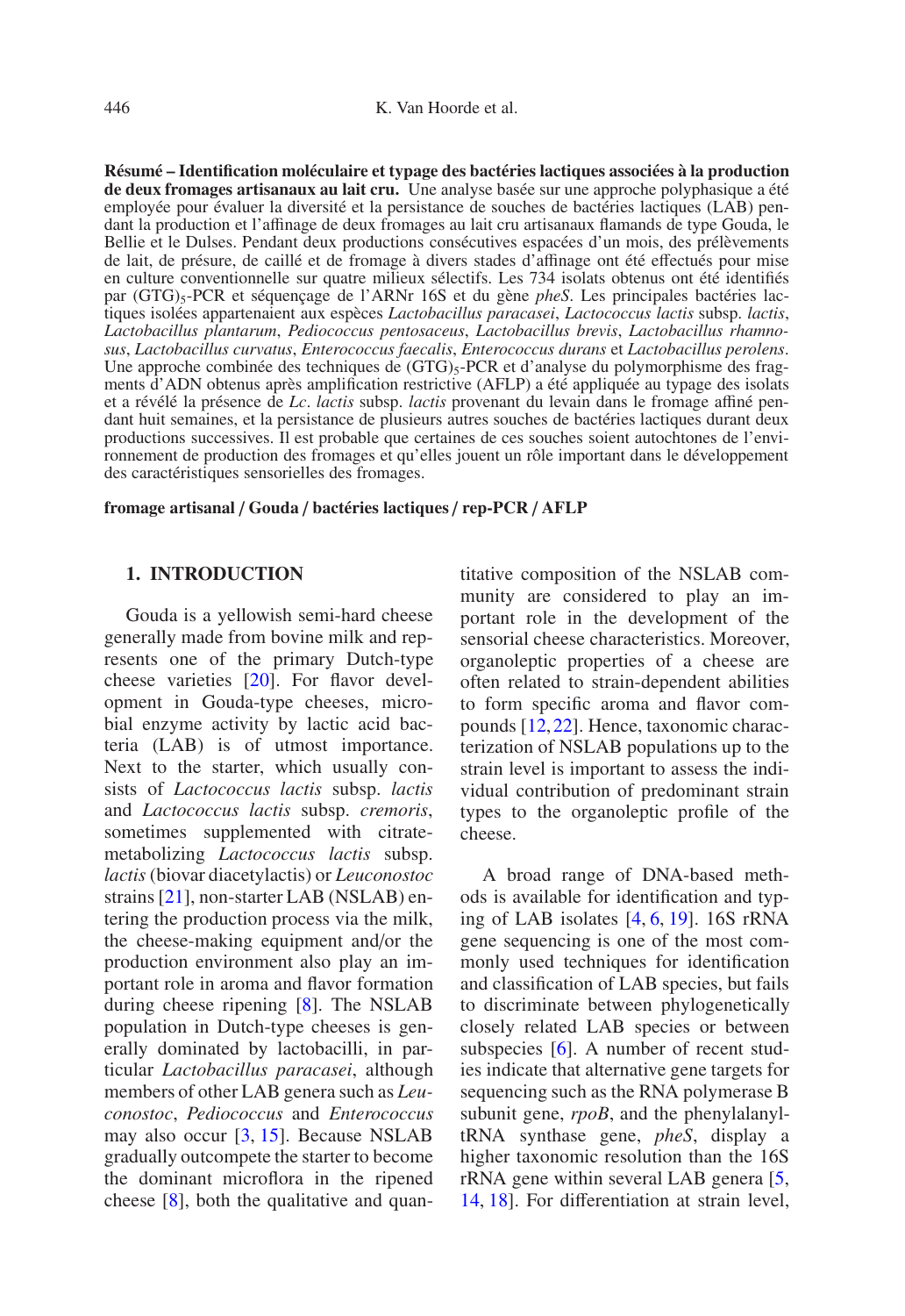molecular fingerprinting techniques such as repetitive DNA element PCR (rep-PCR) and amplified fragment length polymorphism (AFLP) analysis [\[19](#page-10-4)] have been well validated for LAB. Rep-PCR fingerprinting is a straightforward and reproducible method which has been demonstrated to be useful for rapid and reliable differentiation of lactobacilli and other LAB at species, subspecies and potentially strain level [\[9,](#page-9-6) [11\]](#page-9-7). AFLP, on the other hand, has proven its use as a high-resolution fingerprinting technique for intraspecies identification and genotyping of LAB and bifidobacteria from various fermented food products as well as from the human gastrointestinal flora [\[1\]](#page-9-8).

In the present study, rep-PCR using the  $(GTG)_5$ -primer and AFLP were used as molecular fingerprinting tools to study the genotypic diversity and persistence of LAB strains throughout successive productions and ripening of two Flemish artisanal raw milk cheeses.

#### **2. MATERIAL AND METHODS**

## **2.1. Characteristics of cheeses under study**

Two Flemish artisanal Gouda-type cheeses, Bellie and Dulses, were analyzed in this study. Both cheeses were produced from the same raw milk batch using a commercial starter culture consisting of a mixture of *Lactococcus lactis* subsp. *lactis*, *Lactococcus lactis* subsp. *cremoris* and *Lactococcus lactis* subsp. *lactis* biovar diacetylactis strains. Both cheeses differ slightly in technological production parameters with regard to curdling and stirring temperature, final temperature of the whey-curd mixture and pressing time. During two independent sampling rounds with a one-month interval, the production of the two cheeses was monitored by collecting samples from the starter, milk, curd and the cheese after 3, 5, 8 and 12 weeks of ripening. From the second production, the curd and one-day-old and one-week-old cheeses were also sampled. Samples were obtained by means of a trier according to the recommendations of the International Commission on Microbiological Specifications for Foods (ICMSF) [\[10](#page-9-9)].

#### **2.2. Sampling and bacteriological analysis**

One g of cheese was homogenized in 9 mL 2% w/v trisodium citrate using a Stomacher Lab-Blender, after which 10-fold serial dilutions were prepared in peptone physiological solution (0.1% w/v bacteriological peptone (L37, OXOID, Basingstoke, UK) and 0.85% w/v NaCl). A volume of 0.1 mL was spread-plated in triplicate on the following media for isolation of LAB: Kanamycin Aesculin Azide Agar Base (KAAAB) (CM0591, OXOID) supplemented with 20 mg⋅ $L^{-1}$ kanamycin (SR00925, OXOID) for enterococci, *Lactobacillus* Selection agar (LBS) (211327, BD, New Jersey, USA) for lactobacilli, M17 agar (CM0785, OXOID) supplemented with lactose (0.5%) for lactococci and Mayeux, Sandine, Elliker agar (MSE) (401738, Biolife, Milan, Italy) for leuconostocs. KAAA and LM17 were incubated for 48–72 h at 37 ◦C under aerobic conditions. LBS agar plates were incubated at 28 ◦C for 48–72 h under anaerobic conditions and MSE agar plates were aerobically incubated for 7 d at 28 ◦C. For each sample and per medium, a maximum of nine colonies were randomly selected from the plated dilutions in the range of 30–300 CFU and purified on MRS agar (CM0359, OXOID) under the appropriate conditions. This way, a total of 734 isolates from two production batches of Bellie and Dulses were recovered for further analysis.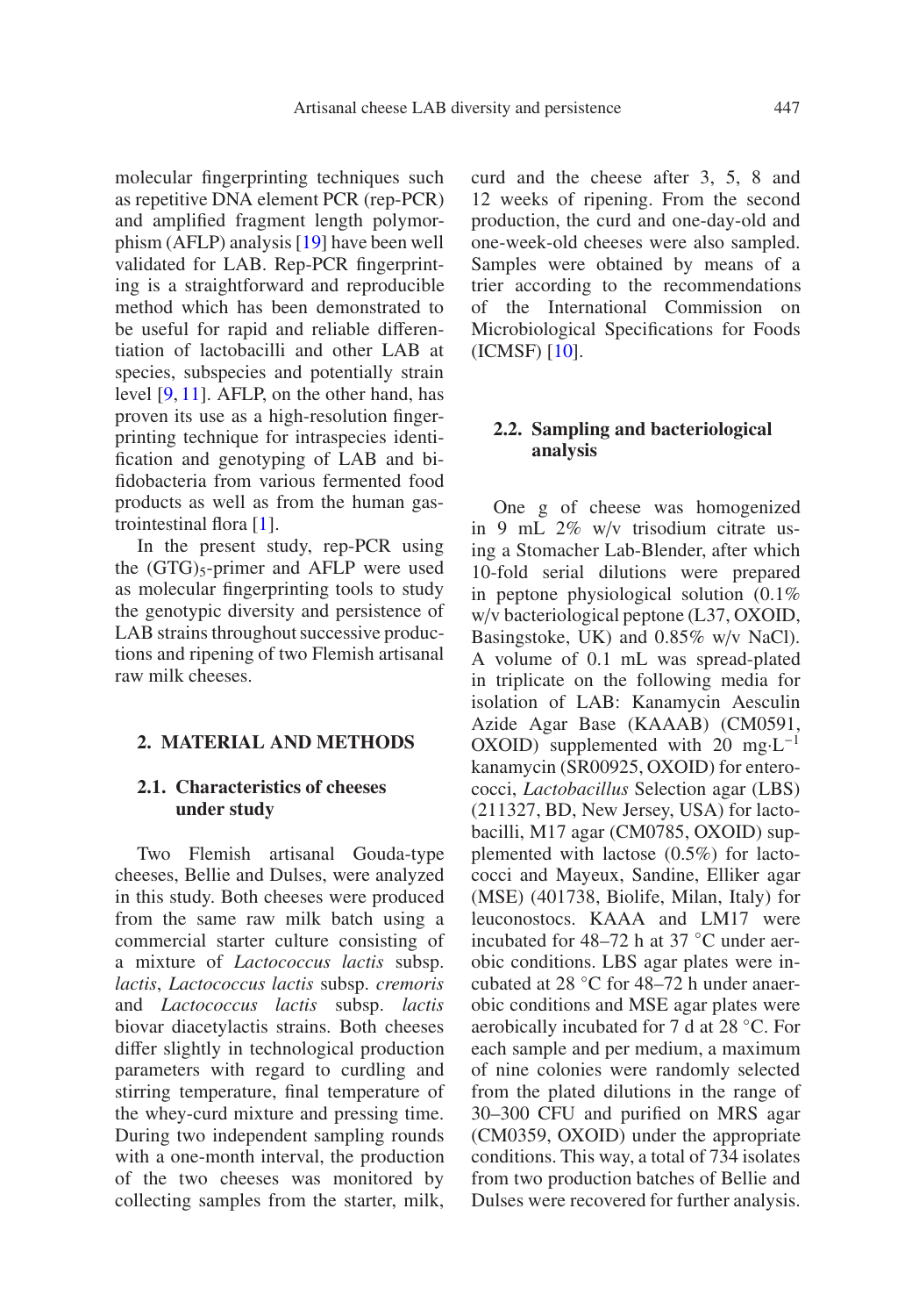## **2.3. DNA extraction from pure cultures**

For dereplication purposes, all isolates were subjected to a fast alkaline DNA extraction digest resulting in a crude DNA extract. First, a small portion of one colony was suspended in 20 uL of lysis buffer (5% w/v NaOH and 0.25% w/v SDS). The cell suspension was subsequently heated at 95 °C for 15 min and centrifuged for a few seconds at 13 000 rpm. After adding 180 µL of MQ water, the extract was centrifuged for 5 min at 13 000 rpm and stored at –20 ◦C. For identification and typing of the dereplicated set of isolates, a second extraction method according to the slightly modified protocol of Pitcher et al. [\[11,](#page-9-7) [16\]](#page-10-7) was used to obtain DNA of higher quality and purity. Quality and purity of the DNA extracts were checked spectrophotometrically at 234, 260 and 280 nm (SpectraMax Plus<sup>384</sup>, Molecular Devices, California, USA) and visually by electrophoresis of 8 µL DNA mixed with 2 µL loading dye (4 g sucrose and 2.5 mg bromophenol blue dissolved in 6 mL TE buffer) on a 1% w/v agarose (RESult LE General Purpose Agarose, BIOzym group, Landgraaf, Holland) gel for 30 min at 100 V in 1 X TAE buffer (40 mmol·L−<sup>1</sup> Tris-acetate, 1 mmol⋅L<sup>-1</sup> EDTA, pH 8.0), flanked by a molecular weight marker (SmartLadder, Eurogentec, Seraing, Belgium). The amount of DNA was standardized with 1 X TE buffer  $(10 \text{ mmol} \cdot L^{-1})$ Tris base, 1 mmol⋅L<sup>-1</sup> EDTA) to a working concentration of 50 ng· $\mu L^{-1}$ .

## **2.4. Dereplication and identification of isolates**

For dereplication, crude alkaline DNA extracts of all isolates were subjected to rep-PCR analysis using the  $(GTG)_{5}$ -primer as described previously [\[9\]](#page-9-6). The resulting fingerprints were analyzed with the BioNumerics software package (upgrade version 4.61, Applied Maths BVBA, Sint-Martens-Latem, Belgium) and cluster analysis was conducted using the curve-based Pearson product-moment correlation coefficient. Subsets of isolates recovered on a given medium from a given sample type (milk, starter, curd or cheese at different ripening times) collected during a given sampling campaign were included for separate dendrogram construction. In each of these dendrograms,  $(GTG)_{5}$ -PCR clusters were delineated based on visual comparison of band patterns and a minimum Pearson similarity coefficient of 90.0%. For each  $(GTG)_{5}$ -PCR cluster, one or two representative isolates were selected. This way, the initial set of 734 isolates was reduced to a collection of 298 genotypically unique isolates. This selection was subsequently subjected to DNA extraction using an adapted protocol of Pitcher et al. [\[11,](#page-9-7) [16](#page-10-7)] and reanalyzed using  $(GTG)_{5}$ -PCR. The new  $(GTG)_{5}$ -PCR profiles were then compared with an inhouse BioNumerics reference database for identification. Isolates were assigned to a given LAB species when they clustered together with one or more type or reference strains of that species. Isolates that could not be identified unambiguously by  $(GTG)_5$ -PCR were subjected to partial 16S rRNA and/or *pheS* gene sequencing [\[18\]](#page-10-6). To determine their closest relatives, partial 16S rRNA gene sequences of unknown species were compared with the EMBL nucleotide sequence database using the BLAST algorithm. Newly determined *pheS* sequences were imported into BioNumerics and aligned and compared with a user-generated database containing the *pheS* sequences of type and reference strains (BCCM/LMG Bacteria Collection, Ghent University, Belgium, [http:](http://bccm.belspo.be)// [bccm.belspo.be\)](http://bccm.belspo.be) [\[18](#page-10-6)].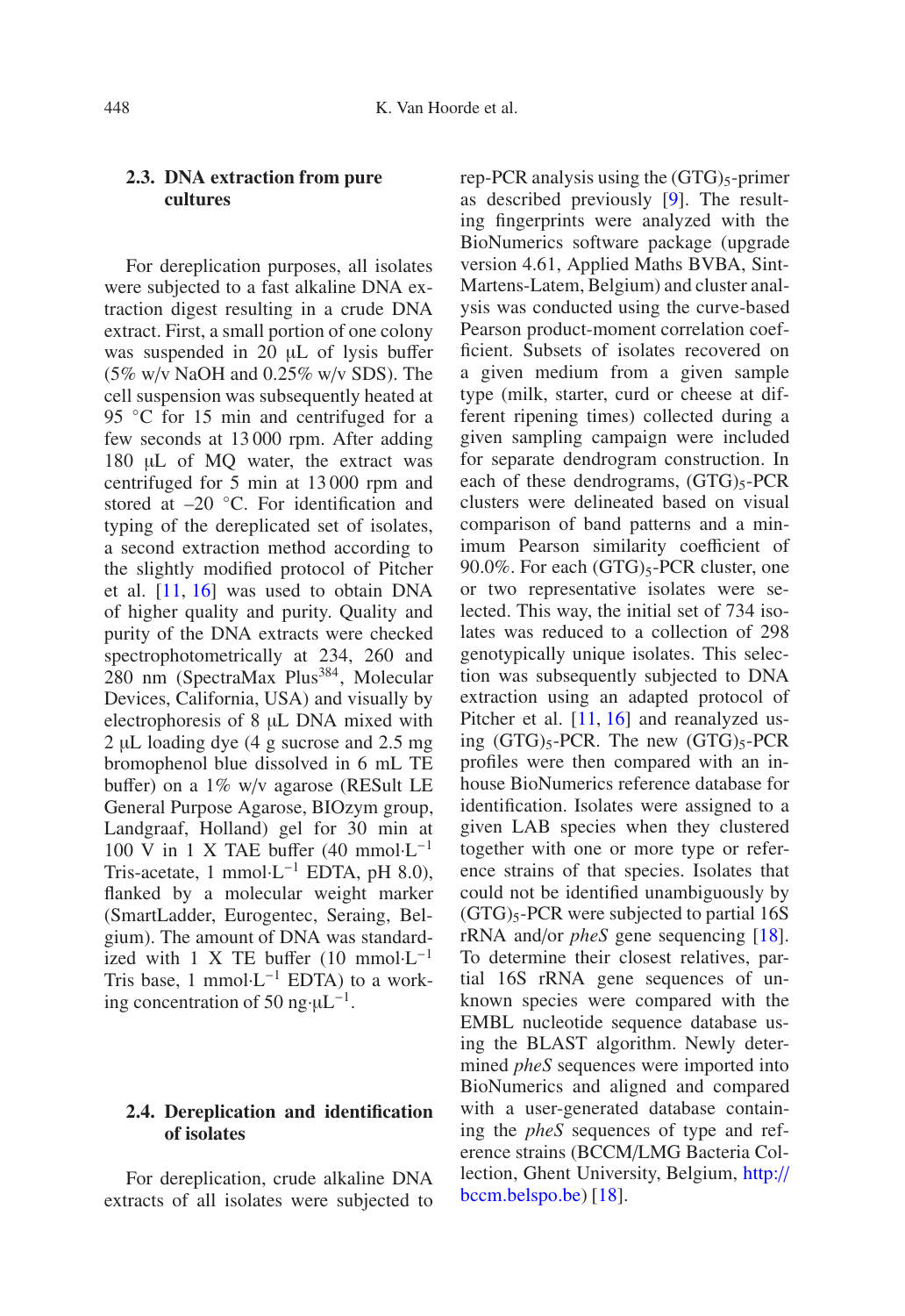#### **2.5. Typing of LAB**

Both  $(GTG)_{5}$ -PCR and AFLP analysis were used for typing of LAB isolates. First, a dendrogram comprising the  $(GTG)_{5}$ -profiles of the selected 298 isolates was constructed, which resulted in the delineation of 25 clusters, all together comprising 244 isolates. Delineation of the clusters occurred at a minimum similarity percentage of 75.0% and was supported by visual inspection of the band pattern similarity. The remaining 54 isolates did not group into any of these clusters. To reduce the number of isolates for AFLP typing, each of the 25 main clusters was screened for the presence of isolates recovered from both cheeses and/or during the two sampling campaigns. From each of these clusters, 2–3 representative isolates were selected for AFLP analysis in such a way that both batches and if possible both cheeses were enclosed. This resulted in a total of 31 isolates which were subsequently subjected to AFLP analysis as described previously [\[17\]](#page-10-8) for discrimination at strain level using the primer pair E01/T01. Similarity among digitized AFLP patterns was assessed using the Unweighted Pair Group Method with Arithmetic mean (UPGMA) for clustering and the Pearson product-moment correlation coefficient. Finally, genotype relatedness between the selected isolates was determined by creating a composite dataset from both profile types from which an averaged similarity matrix and UPGMA dendrogram were constructed.

#### **3. RESULTS**

#### **3.1. Sampling and enumeration of LAB**

Two subsequent productions of two Flemish artisanal raw milk cheeses made from the same milk batch were sampled with a one-month interval and subjected to LAB culturing using four different selective media. Enumeration data of LAB on the different media are shown in Table [I.](#page-5-0) For the two milk samples, bacterial counts ranged from 1.00 log  $CFU·mL^{-1}$  on LBS agar to 2.88 log CFU·mL−<sup>1</sup> on LM17 agar, where the highest counts were observed. The starter showed no growth on KAAA and LBS but reached counts of up to 10.33 log CFU.g−<sup>1</sup> on LM17. For both cheeses, counts on KAAA and LBS displayed a strong increase during the first five to eight weeks of ripening, whereas LM17 and MSE showed high numbers already from the curd on. In general, all cheeses showed a similar evolution in counts on all the four media.

#### **3.2. Identification of LAB isolates**

A polyphasic approach was used for identification of the isolates. For dereplication,  $(GTG)_5$ -PCR fingerprinting was performed on the crude alkaline DNA extract of all 734 isolates selected from the four isolation media used. Clustering and dereplication reduced this set to 298 unique isolates which were subjected to a second DNA extraction and which were reanalyzed with  $(GTG)_5$ -PCR to produce high-quality DNA fingerprints. These profiles were then compared with an in-house BioNumerics database for identification, and isolates remaining unidentified at this stage were subjected to partial 16S rRNA and/or *pheS* gene sequencing. Based on this polyphasic identification approach, all isolates were mainly assigned to *Lactobacillus paracasei*, *Lactococcus lactis* subsp. *lactis*, *Lactobacillus plantarum*, *Pediococcus pentosaceus*, *Lactobacillus brevis*, *Lactobacillus rhamnosus*, *Lactobacillus curvatus*, *Enterococcus faecalis*, *Enterococcus durans* and *Lactobacillus perolens*. Other LAB taxa occasionally retrieved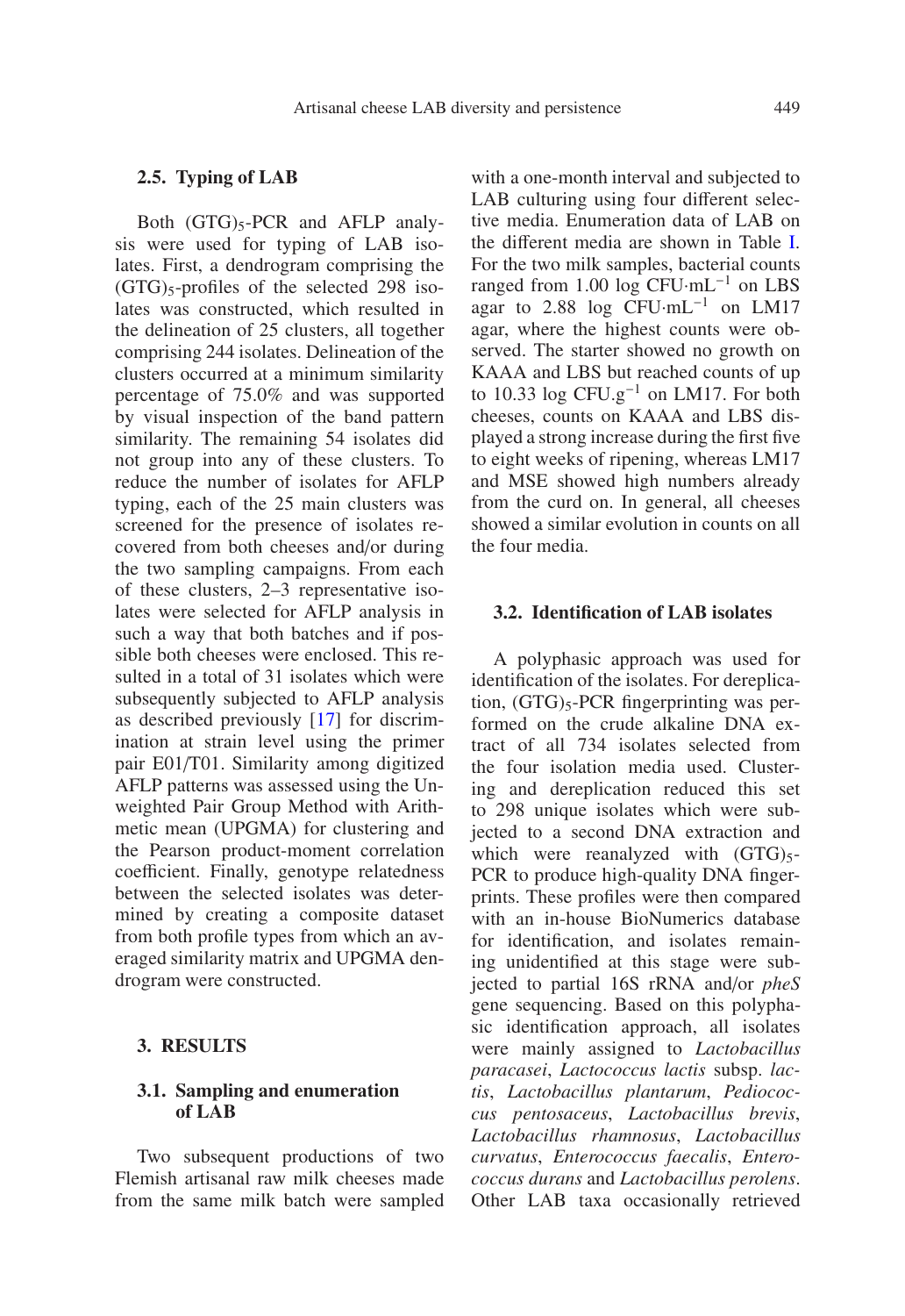|                                     |                    |                                                                                                                                                               |                          |                  |                |                  |          |                          |          | Medium                                                         |                |                  |                |                  |                  |                  |              |                 |
|-------------------------------------|--------------------|---------------------------------------------------------------------------------------------------------------------------------------------------------------|--------------------------|------------------|----------------|------------------|----------|--------------------------|----------|----------------------------------------------------------------|----------------|------------------|----------------|------------------|------------------|------------------|--------------|-----------------|
|                                     |                    |                                                                                                                                                               |                          | <b>KAAA</b>      |                |                  |          | LBS                      |          |                                                                |                | LM17             |                |                  |                  | <b>MSE</b>       |              |                 |
|                                     |                    | SC1 <sup>b</sup>                                                                                                                                              |                          | SC2 <sup>b</sup> |                | SC1 <sup>b</sup> |          | SC2 <sup>b</sup>         |          | SC1 <sup>b</sup>                                               |                | SC2 <sup>b</sup> |                | SC1 <sup>b</sup> |                  | SC2 <sup>b</sup> |              |                 |
| Sample <sup>a</sup>                 |                    | Log                                                                                                                                                           | ż,                       | $_{\text{Log}}$  | Σó.            | Log              | Σó,      | Log                      | Σó.      | $_{\text{Log}}$                                                | Σó.            | $_{\rm Log}$     | Χo.            | $_{\rm Log}$     | Ź.               | $_{\rm Log}$     | Σó.          | Total           |
|                                     |                    | $CFU$ - $mL^{-1}$                                                                                                                                             | Isolates                 | $CFU·mL^{-1}$    | Isolates       | $CFU·mL-1$       | Isolates | ${\rm CFU\cdot mL^{-1}}$ | Isolates | $\mathrm{C}\mathrm{F}\mathrm{U}\cdot\mathrm{m}\mathrm{L}^{-1}$ | Isolates       | $CFU·mL^{-1}$    | Isolates       | $CFU·mL^{-1}$    | Isolates         | $CFU·mL^{-1}$    | Isolates     |                 |
| Milk                                |                    | 1.38                                                                                                                                                          | $\mathfrak{a}$           | 1.43             | 2              | $1.00\,$         | $\circ$  | $1.00\,$                 | 3        | 2.85                                                           | 3              | 2.88             | $\mathcal{L}$  | 2.05             | $\mathcal{L}$    | 2.09             | 4            | $\overline{8}$  |
| Starter                             |                    | n.g.                                                                                                                                                          |                          | n.g.             |                | n.g.             |          | n.g.                     |          | 10.16                                                          | $\overline{ }$ | 10.33            | $\overline{ }$ | 8.81             | $\overline{r}$   | 8.85             | $\circ$      | $\approx$       |
| Bellie                              | $B_{C}$            | n.s.                                                                                                                                                          |                          | 3.04             | $\sqrt{2}$     | n.s.             |          | 1.82                     | $\circ$  | n.s.                                                           |                | 6.37             | $\infty$       | n.s.             |                  | 7.18             | 5            | $\frac{4}{3}$   |
|                                     | $B_$ Di            | n.s.                                                                                                                                                          |                          | 3.45             | $\circ$        | n.s.             |          | 1.82                     | $\sim$   | n.s.                                                           |                | 8.68             | $\circ$        | n.s.             |                  | 7.38             | ${}^{\circ}$ | $\overline{31}$ |
|                                     | $B_{-W1}$          | n.s.                                                                                                                                                          |                          | 4.16             | $\circ$        | n.s.             |          | 4.47                     | $\circ$  | n.s.                                                           |                | 8.45             |                | n.s.             |                  | 7.33             | $\sigma$     | 34              |
|                                     | $B_{W}W$ 3         | 5.84                                                                                                                                                          | $\circ$                  | 5.27             | $\overline{ }$ | 6.46             | $\circ$  | 5.31                     | $\sigma$ | 6.77                                                           | $\circ$        | 8.09             |                | 6.00             | $\circ$          | 7.45             |              | 8               |
|                                     | $B_{W}$            | 6.38                                                                                                                                                          | $\overline{\phantom{0}}$ | 6.41             | $\circ$        | 6.47             | $\circ$  | 6.78                     | $\infty$ | $7.11$                                                         | $\circ$        | 7.04             | $\circ$        | 6.97             | $\circ$          | 7.06             | $\circ$      | 69              |
|                                     | $B_{W8}$           | 6.77                                                                                                                                                          | ${}^{\circ}$             | 7.13             | $\circ$        | 7.18             | $\circ$  | 7.90                     | $\sigma$ | 7.81                                                           | $\overline{ }$ | 8.02             | $\infty$       | 7.65             | $\infty$         | 8.00             | $\infty$     | $\frac{8}{5}$   |
|                                     | $B_{\_}$ W12       | 6.45                                                                                                                                                          | $\mathfrak{c}$           | 7.01             | $\infty$       | 7.31             | $\circ$  | 6.32                     | $\circ$  | 7.20                                                           | $\sqrt{2}$     | 7.72             | $\infty$       | 7.39             | $\triangleright$ | 7.65             | $\circ$      | 57              |
| Dulses                              | $D_{-}C$           | n.s.                                                                                                                                                          |                          | 3.03             | $\overline{ }$ | n.s.             |          | 1.82                     |          | n.s.                                                           |                | 7.10             |                | n.s.             |                  | 5.49             | $\infty$     | $\mathfrak{L}$  |
|                                     | D_DI               | n.s.                                                                                                                                                          |                          | 3.61             |                | n.s.             |          | 3.94                     | S.       | n.s.                                                           |                | 7.73             | $\infty$       | n.s.             |                  | 7.38             | $\sqrt{2}$   | $^{26}$         |
|                                     | $D_{-W1}$          | n.s.                                                                                                                                                          |                          | 3.73             | $\sqrt{2}$     | n.s.             |          | 3.89                     | Ô        | n.s.                                                           |                | 6.43             | $\infty$       | n.s.             |                  | 7.27             | $\circ$      | 28              |
|                                     | $D_{\text{W}}$ 3   | 6.07                                                                                                                                                          | 4                        | 5.90             | $\infty$       | 6.37             | $\circ$  | 6.39                     | $\circ$  | 7.06                                                           | r              | 7.26             | $\circ$        | 6.66             | $\infty$         | 6.98             | ${}^{\circ}$ | $\mathcal{S}$   |
|                                     | $D_{-W}$ 5         | 6.55                                                                                                                                                          | $\circ$                  | 6.78             | $\infty$       | 6.92             | $\circ$  | 7.23                     | $\circ$  | 7.05                                                           | $\circ$        | 7.56             | $\infty$       | 6.96             | $\circ$          | 7.58             | $\circ$      | 50              |
|                                     | $D_{\!_-}W8$       | 7.17                                                                                                                                                          | $\circ$                  | 6.84             | $\circ$        | 6.86             | $\circ$  | 7.51                     | $\infty$ | 7.58                                                           | $\circ$        | 7.66             | $\circ$        | 7.69             | $\circ$          | 7.70             | $\infty$     | $\approx$       |
|                                     | $D_{\text{N}}$ W12 | 6.56                                                                                                                                                          | $_{\infty}$              | 6.38             | $\circ$        | 7.16             | $\circ$  | 6.39                     | $\infty$ | 7.74                                                           | $\sigma$       | 7.52             | $\circ$        | 7.85             | $\circ$          | 7.67             | $\infty$     | 8               |
|                                     |                    |                                                                                                                                                               |                          |                  |                |                  |          |                          |          |                                                                |                |                  |                |                  |                  |                  |              | 734             |
| 12 weeks of ripening, respectively. |                    | <sup>a</sup> Cheese samples were assigned a sampling time code with B: Bellie; D: Dulses; C: curd: D1: one day; W1: one week; W3, W5, W8 and W12: 3, 5, 8 and |                          |                  |                |                  |          |                          |          |                                                                |                |                  |                |                  |                  |                  |              |                 |

<span id="page-5-0"></span>

## 450 K. Van Hoorde et al.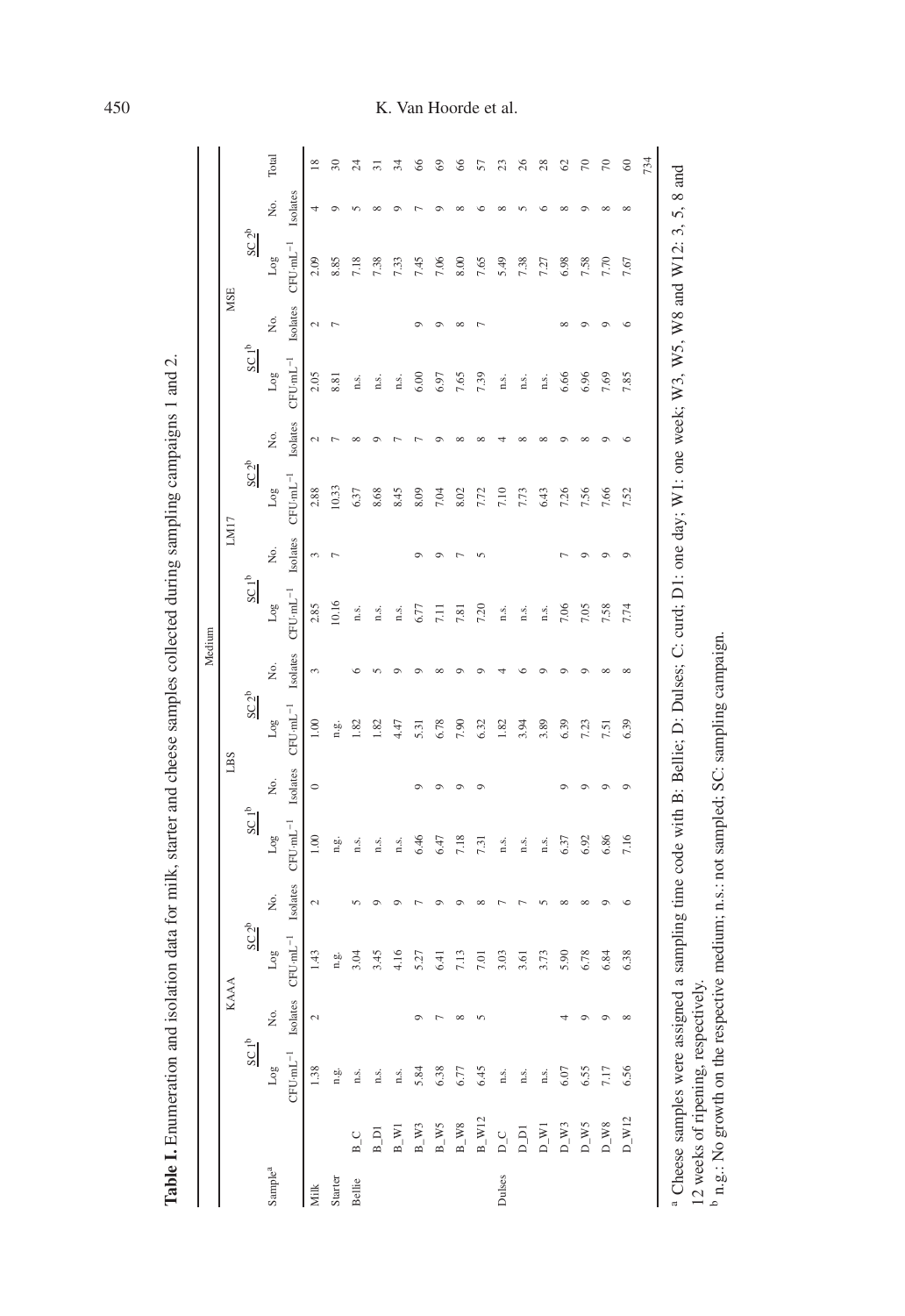(less than 1.0%) included *Lactococcus ra*ffi*nolactis*, *Lactobacillus parabuchneri*, *Leuconostoc lactis*, *Leuconostoc mesenteroides*, *Lactobacillus sakei*, *Enterococcus casseliflavus* and *Weissella* sp.

#### **3.3. Typing of LAB isolates**

Based on  $(GTG)_5$ -PCR, the selected 298 isolates grouped into 25 main clusters along with a series of smaller clusters of species which made up less than 1.0% of the total number of isolates and with unclustered isolates exhibiting unique profiles. Clusters of isolates belonging to common species are listed in Table [II.](#page-8-0) The two species showing the highest strain diversity were *Lb. paracasei* and *P. pentosaceus*, being represented by 9 and 7 different clusters, respectively. Each of the 25 main clusters was screened for the presence of isolates recovered from both cheeses during the two sampling campaigns. For *P. pentosaceus* and *Lb. paracasei*, three and five different clusters, respectively, harbored isolates from both sampling campaigns, sometimes across both cheese types. For *Lb. perolens*, *Lb. rhamnosus*, *Lb. plantarum*, *Lb. brevis*, *Lb. curvatus* and *Lc. lactis* subsp. *lactis*, one cluster each also contained isolates from both sampling rounds and/or both cheese types. From each of these clusters, 2–3 representative isolates enclosing both batches and if possible both cheeses were selected for AFLP analysis. This resulted in a selection of 31 isolates encompassing  $14 \text{ (GTG)}_5\text{-PCR}$  clusters harboring unique profiles belonging to eight species. The corresponding AFLP profiles grouped according to species with similarity values for the discrete clusters of isolates ranging from 74.9% to 98.2%. Figure [1](#page-7-0) shows the UPGMA dendrogram obtained from the averaged similarity matrix of the combined  $(GTG)_{5}$ -PCR and AFLP fingerprint types. Reproducibility was assessed by three repeated  $(GTG)_{5}$ -

PCR and AFLP analyses of *Lb*. *plantarum* LMG 6907*<sup>T</sup>* .

Composite profiles of LMG 6907*<sup>T</sup>* clustered at 90.0% using the Pearson productmoment correlation coefficient, and this value was set as the minimum percentage of similarity for isolates to represent the same genotypic strain type. This way, eight clusters with similarities  $\geq 90.0\%$ were recognized in the species *Lb*. *brevis* (Lb1, 92.7%) *Lb*. *curvatus* (Lb2, 94.0%), *Lb*. *perolens* (Lb3, 93.3%), *Lb. paracasei* (Lb5, 97.1% and Lb8, 97.7%), *Lb*. *rhamnosus* (Lb9, 94.6%), *Lb. plantarum* (Lb10, 93.0%) and *Lc*. *lactis* subsp. *lactis* (Lc1, 91.9).

#### **4. DISCUSSION**

Several factors, including feed and milk composition, the traditional cheesemaking practice and the production environment, can influence the diversity and dynamics of microbial communities associated with the production of artisanal cheeses and thus may affect the typical organoleptic properties of the end product [\[7](#page-9-10), [13\]](#page-9-11). As cheese quality is largely determined by the metabolic activities of LAB that dominate during cheese ripening, it is important to taxonomically characterize individual strains that potentially contribute to the aroma and body of the cheese.

Although  $(GTG)_{5}$ -PCR fingerprinting has proven to be a useful tool for differentiating LAB at species, subspecies and up to strain level [\[9\]](#page-9-6), a combined approach also including high-resolution AFLP analysis was employed for strain typing. The resulting composite fingerprinting analysis revealed the presence of eight clusters containing genotypically indistinguishable isolates recovered from different cheese types and/or production batches. These findings allow us to speculate on the persistence of certain strain types during the cheese production process or during successive productions. For instance, indistinguishable  $(GTG)_5$ - PCR and AFLP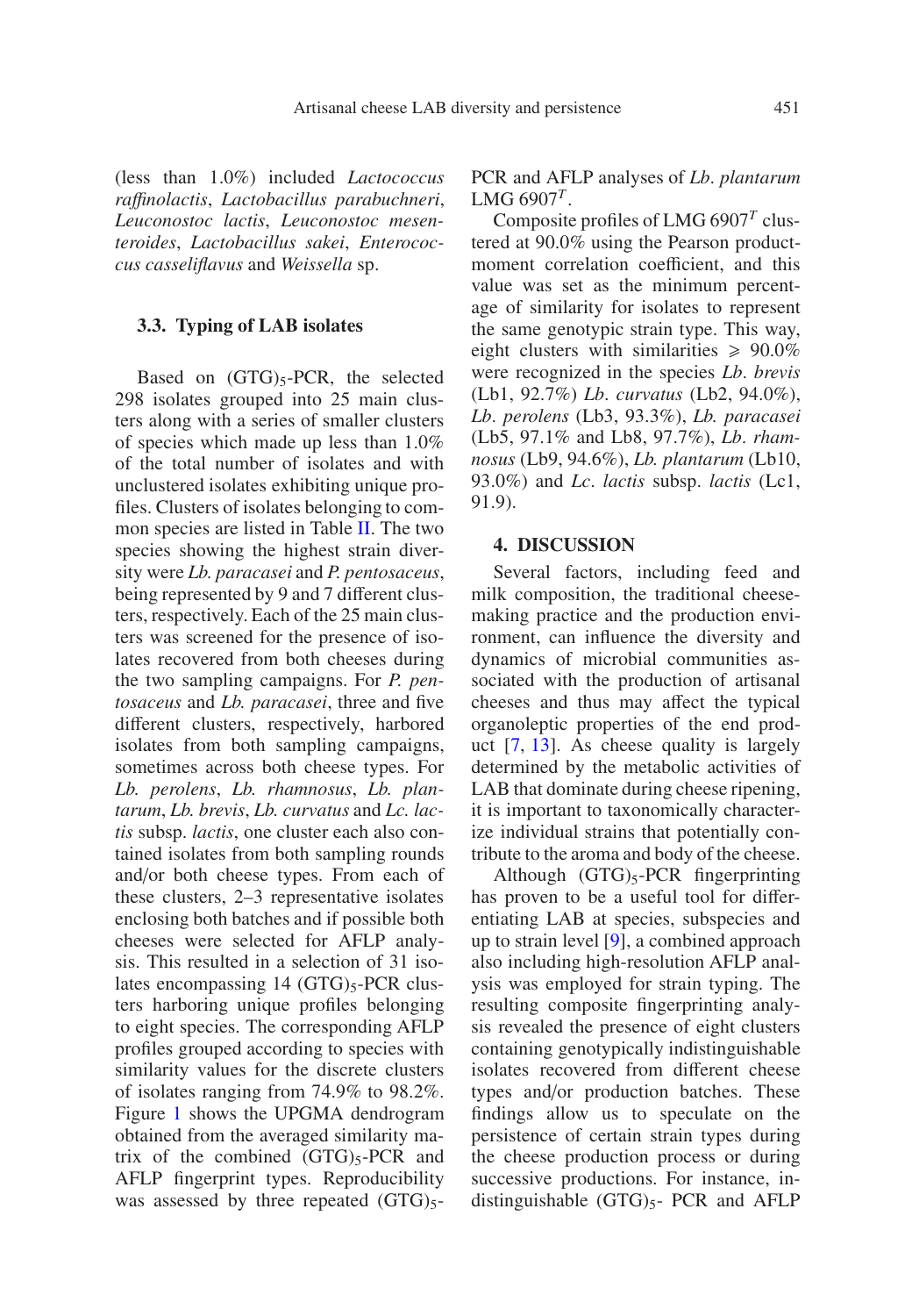<span id="page-7-0"></span>



## 452 K. Van Hoorde et al.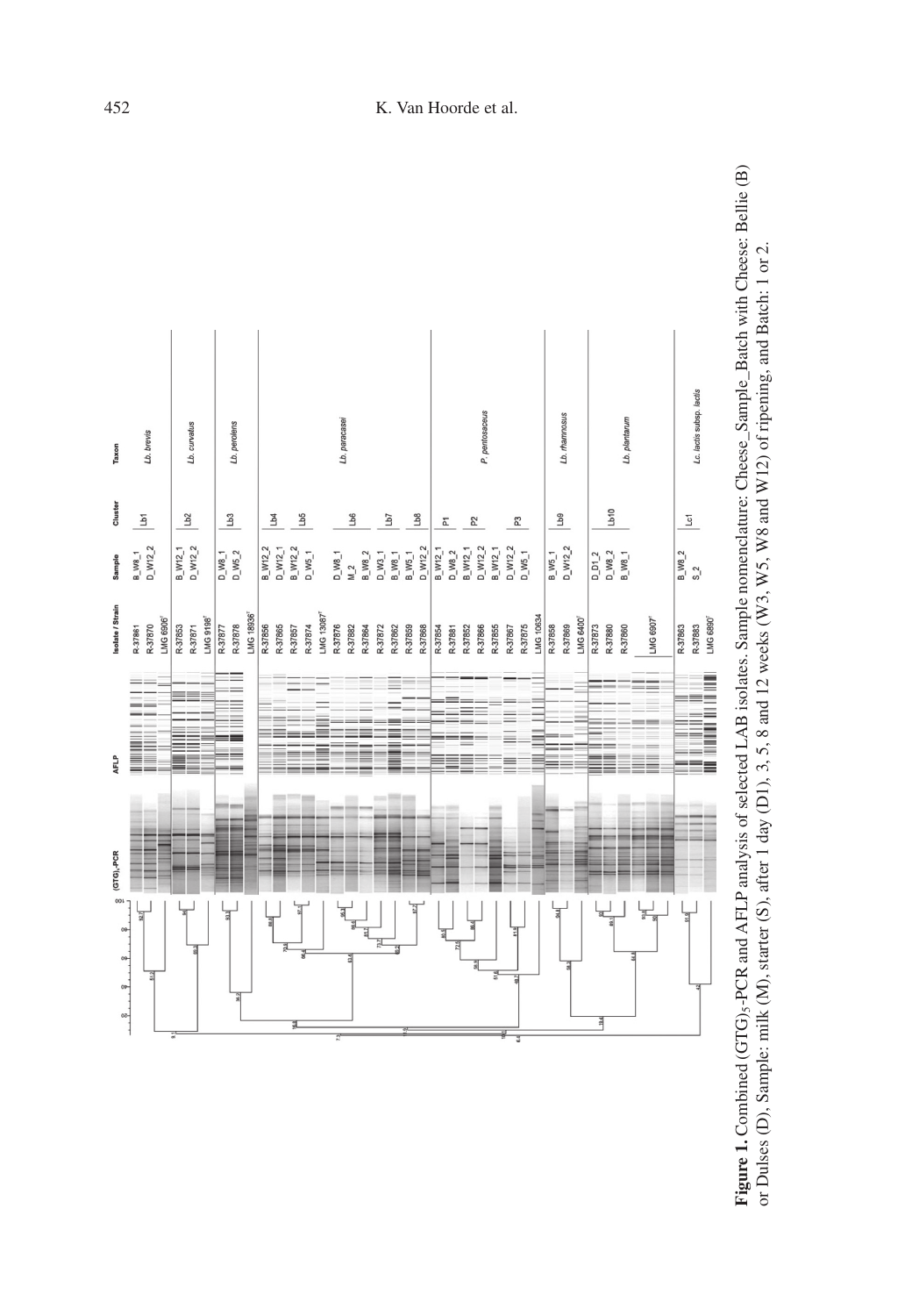| Species <sup>a</sup>             | Number of<br>isolates | Frequency | Number of             |
|----------------------------------|-----------------------|-----------|-----------------------|
|                                  |                       |           | clusters <sup>b</sup> |
| Lactobacillus paracasei          | 255                   | 34.7%     | 9                     |
| Lactococcus lactis subsp. lactis | 195                   | 26.6%     |                       |
| Lactobacillus plantarum          | 77                    | $10.5\%$  |                       |
| Pediococcus pentosaceus          | 55                    | 7.5%      |                       |
| Lactobacillus brevis             | 28                    | 3.8%      |                       |
| Lactobacillus rhamnosus          | 17                    | 2.3%      |                       |
| Lactobacillus curvatus           | 15                    | 2.0%      |                       |
| Enterococcus faecalis            | 13                    | 1.8%      |                       |
| Enterococcus durans              | 12                    | 1.6%      |                       |
| Lactobacillus perolens           | 8                     | 1.1%      |                       |
| Total                            | 675                   | 91.9%     | 25                    |

<span id="page-8-0"></span>**Table II.** Predominant species and strain diversity during ripening as determined by (GTG)<sub>5</sub>-PCR fingerprinting.

<sup>a</sup> Species representing more than 1% of the total number of 734 isolates.

 $b$  Clusters were delineated by visual comparison of  $(GTG)_5$ -fingerprints and a minimum Pearson similarity coefficient of 75.0%.

profiles were obtained in cluster Lc1 for *Lc*. *lactis* subsp. *lactis* isolates retrieved in the ripened Bellie cheese at week 8  $(B_W8_2)$  and from the starter used  $(S_2)$ (Fig. [1,](#page-7-0) cluster Lc1). In contrast to what is generally assumed [\[8](#page-9-0)], this observation indicates that some members of the starter population are not entirely outcompeted during the ripening process. In several clusters, the same strain type was retrieved in both cheese types during the two sampling campaigns with a one-month interval, as was the case for clusters Lb1, Lb2, Lb5, Lb8 and Lb9. On the other hand, cluster Lb3 consisted of isolates retrieved only from Dulses cheese over both productions. This suggests that some of the predominant species like *Lb*. *paracasei* were represented by the same strain types in two consecutive population batches irrespective of the milk source, variations in environmental conditions or differences in production parameters for both cheeses. Clustering of *Lb*. *plantarum* isolates in cluster Lb10 retrieved from one-day-old and 8-weekold Dulses of the second production batch (D\_D1\_2 and D\_W8\_2) demonstrates the succession of this strain type during the ripening of that cheese. Noteworthy, the clustering of a third isolate from Bellie of the first production (B\_W8\_1) at  $89.9\%$ similarity also suggests the prevalence of this strain type over both productions of both cheese types.

Possibly, some of the persistent strains are introduced in the cheese-making process through the milk. Isolates of *Lb*. *paracasei* cluster Lb6 were retrieved from the second milk batch, M\_2, as well as from 8-week-old ripened Dulses cheese sampled during the first production round (D\_W8\_1), and despite clustering at  $\leq 90.0\%$  similarity, were possibly also present in Bellie of the second production batch (B\_W8\_2). However, additional sampling and microbial analysis of the milking equipment and milk storage tanks is required to substantiate this hypothesis. On the other hand, it cannot be excluded that certain strain types able to colonize and persist on surfaces of the cheese-making equipment are being introduced into the process by the cheese manufacturer, or circulate in the air of the production and ripening facility.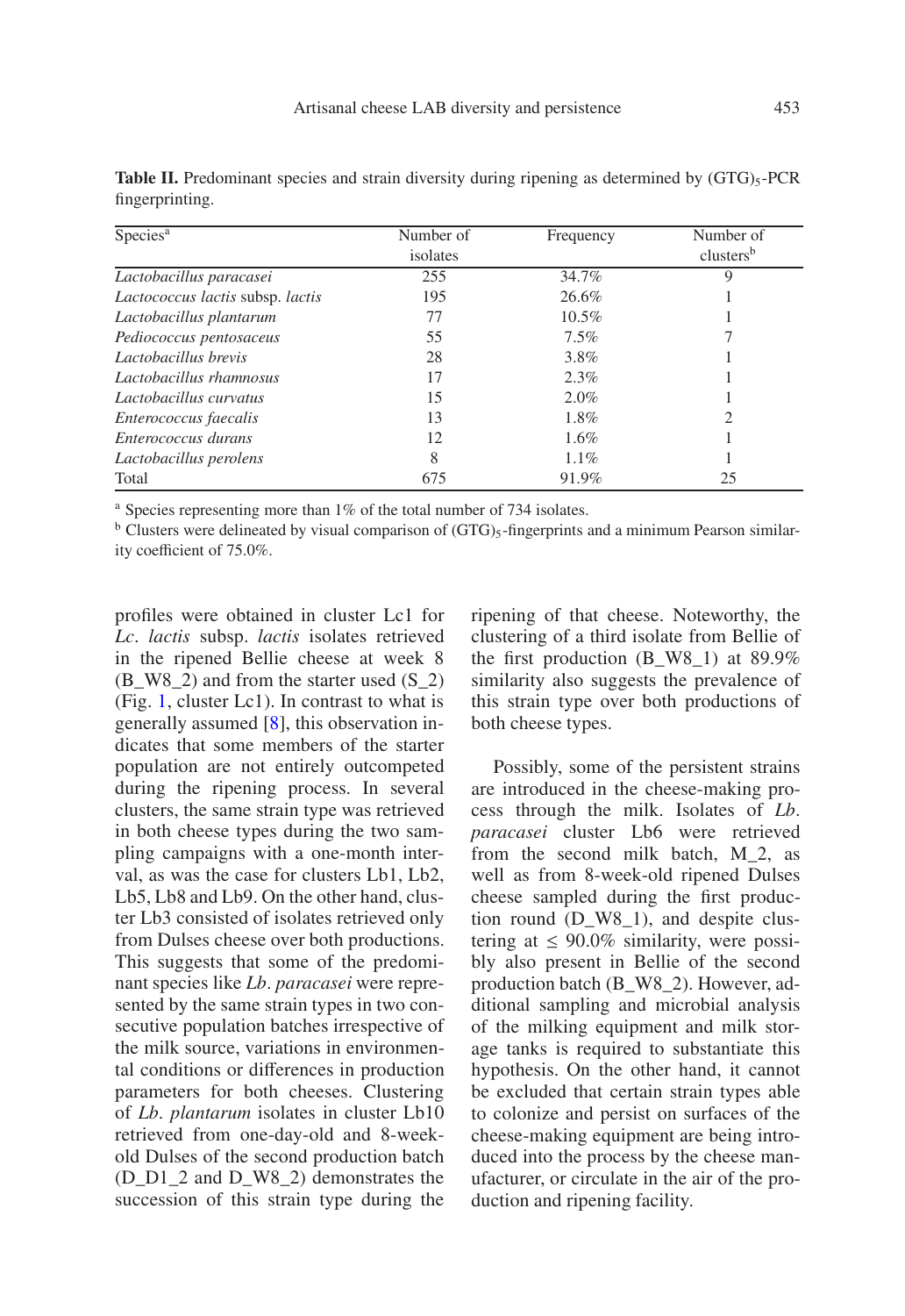## **5. CONCLUSIONS**

Although the criteria for selection of potential adjuncts are not strictly defined, taxonomically well-characterized isolates from good-quality aged cheeses with a high quality aroma may be suitable candidates. In this context, the ability to reach and maintain high numbers during ripening has been considered as another important criterion for NSLAB to be an appropriate adjunct culture [\[2](#page-9-12)]. This study revealed the presence of *Lc*. *lactis* subsp. *lactis* isolates of the starter in cheese ripened for eight weeks and the persistence of several strains belonging to the predominant NSLAB throughout two successive production batches of two artisanal raw milk Gouda-type cheeses. Some of these prevailing strain types may be used in the screening for potential adjunct cultures and such analyses should certainly address the contribution of these strains to the development of the sensory profile of the cheeses.

**Acknowledgements:** This research was supported by the Institute for the Promotion of Innovation through Science and Technology in Flanders (IWT-Vlaanderen). The fund for Scientific Research-Flanders (FWO-Flanders) is acknowledged for the postdoctoral fellowship of G. Huys. We would also like to thank the cheese manufacture workers for providing the samples used in this study.

#### **REFERENCES**

- <span id="page-9-8"></span>[1] Ben Amor K., Vaughan E.E., de Vos W.M., Advanced molecular tools for the identification of lactic acid bacteria, J. Nutr. 137 (2007) 741S–747S.
- <span id="page-9-12"></span>[2] Briggiler-Marco M., Capra M.L., Quiberoni A., Vinderola G., Reinheimer J.A., Hynes E., Nonstarter *Lactobacillus* strains as adjunct cultures for cheese making: In vitro characterization and performance in two model cheeses, J. Dairy Sci. 90 (2007) 4532–4542.
- <span id="page-9-1"></span>[3] Christiansen P., Petersen M.H., Kask S., Moller P.L., Petersen M., Nielsen E.W.,

Vogensen F.K., Ardo Y., Anticlostridial activity of *Lactobacillus* isolated from semihard cheeses, Int. Dairy J. 15 (2005) 901– 909.

- <span id="page-9-3"></span>[4] Coeuret V., Dubernet S., Bernardeau M., Gueguen M., Vernoux J.P., Isolation, characterisation and identification of lactobacilli focusing mainly on cheeses and other dairy products, Lait 83 (2003) 269–306.
- <span id="page-9-5"></span>[5] De Bruyne K., Schillinger U., Caroline L., Boehringer B., Cleenwerck I., Vancanneyt M., De Vuyst L., Franz C.M.A.P., Vandamme P., *Leuconostoc holzapfelii* sp. nov., isolated from Ethiopian coffee fermentation and assessment of sequence analysis of housekeeping genes for delineation of *Leuconostoc species*, Int. J. Syst. Evol. Microbiol. 57 (2007) 2952–2959.
- <span id="page-9-4"></span>[6] Dellaglio F., Felis G.E., Taxonomy of lactobacilli and bifidobacteria, in: Tannock G.W. (Ed.), Probiotics and Prebiotics: Scientific Aspects, Caister Academic Press, Wymondham, UK, 2005, pp. 25–50.
- <span id="page-9-10"></span>[7] Fortina M.G., Ricci G., Acquati A., Zeppa G., Gandini A., Manachini P.L., Genetic characterization of some lactic acid bacteria occurring in an artisanal protected denomination origin (PDO) Italian cheese, the Toma piemontese, Food Microbiol. 20 (2003) 397– 404.
- <span id="page-9-0"></span>[8] Fox P.F., McSweeney P.L.H., Lynch C.M., Significance of non-starter lactic acid bacteria in Cheddar cheese, Aust. J. Dairy Technol. 53 (1998) 83–89.
- <span id="page-9-6"></span>[9] Gevers D., Huys G., Swings J., Applicability of rep-PCR fingerprinting for identification of *Lactobacillus* species, FEMS Microbiol. Lett. 205 (2001) 31–36.
- <span id="page-9-9"></span>[10] ICMSF, Microorganisms in foods 2. Sampling for microbiological analysis: principles and specific applications, University of Toronto Press, Toronto, 1986.
- <span id="page-9-7"></span>[11] Masco L., Huys G., Gevers D., Verbrugghen L., Swings J., Identification of *Bifidobacterium* species using rep-PCR fingerprinting, Syst. Appl. Microbiol. 26 (2003) 557–563.
- <span id="page-9-2"></span>[12] Mauriello G., Moio L., Moschetti G., Piombino P., Addeo F., Coppola S., Characterization of lactic acid bacteria strains on the basis of neutral volatile compounds produced in whey, J. Appl. Microbiol. 90 (2001) 928–942.
- <span id="page-9-11"></span>[13] Moatsou G., Kandarakis I., Moschopoulou E., Anifantakis E., Alichanidis E., Effect of